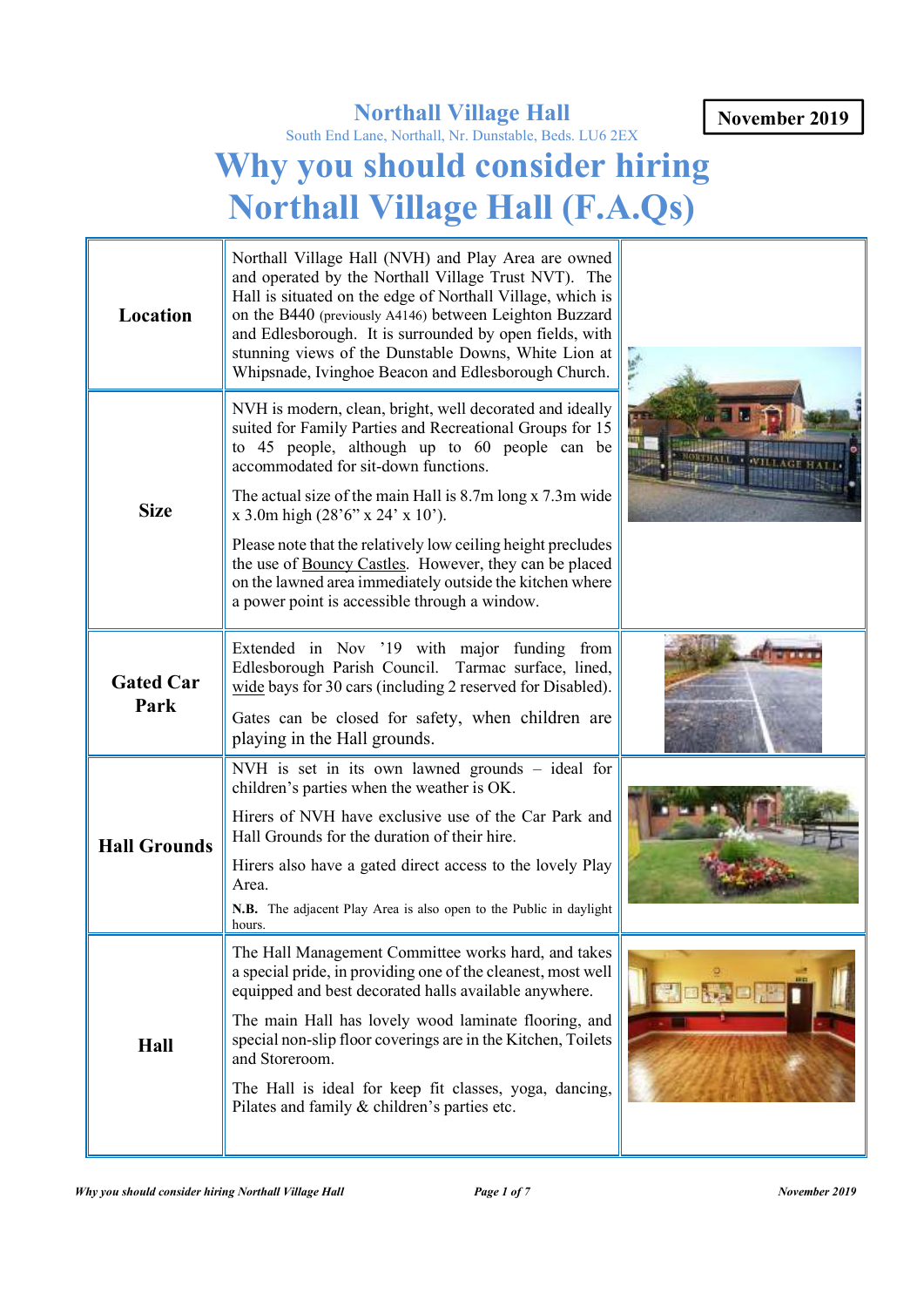| Tables &<br><b>Chairs</b><br>$72$ " x 30"<br>Long:<br>Medium: 48" x 30"<br>$36'' \times 30''$<br>Short: | The tables and chairs, which are located in the Storeroom,<br>will accommodate up to the Hall's maximum of 60<br>people. There are 9 long, 5 medium and 2 short tables to<br>allow flexibility in setting out the Hall for parties,<br>meetings, quiz nights etc.                                                 |  |  |  |
|---------------------------------------------------------------------------------------------------------|-------------------------------------------------------------------------------------------------------------------------------------------------------------------------------------------------------------------------------------------------------------------------------------------------------------------|--|--|--|
|                                                                                                         | In 2009 NVT was most grateful to Aylesbury<br>Vale District Council & The Vale of<br>Aylesbury Housing Trust 'Community Chest'<br>for providing a grant of $£700$ towards the cost<br>of these colourful 4 tables, storage trolley and<br>20 chairs, which are suitable for children up to<br>$6/7$ years of age. |  |  |  |
| Children's<br>Tables &<br><b>Chairs</b>                                                                 | In 2014, NVT received a grant from<br>Aylesbury Vale Community Chest, a<br>community grants scheme run jointly by<br>Aylesbury Vale District Council & the Vale of<br>Aylesbury Housing Trust. They provided a<br>grant of £1,000 towards the cost of 2                                                           |  |  |  |
|                                                                                                         | 'playtime' tables, and 8 chairs, which are<br>suitable for children up to 8 years of age - and<br>the Children's Soft Play Equipment and 8<br>floor mats below.                                                                                                                                                   |  |  |  |

# Typical layout of Hall for a Family Party of 50 people with Buffet meal

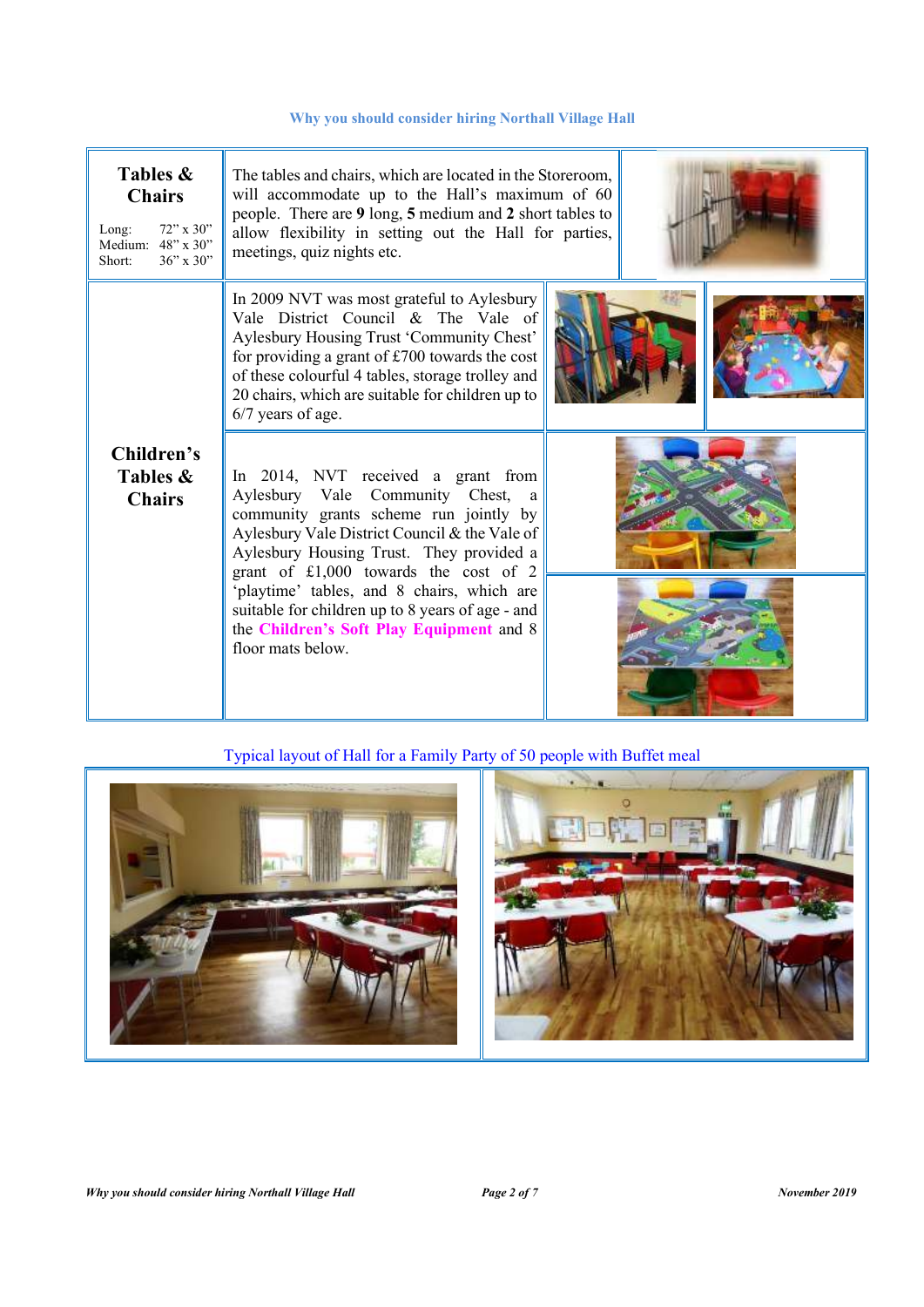

*Why you should consider hiring Northall Village Hall* Page 3 of 7 November 2019 *November 2019*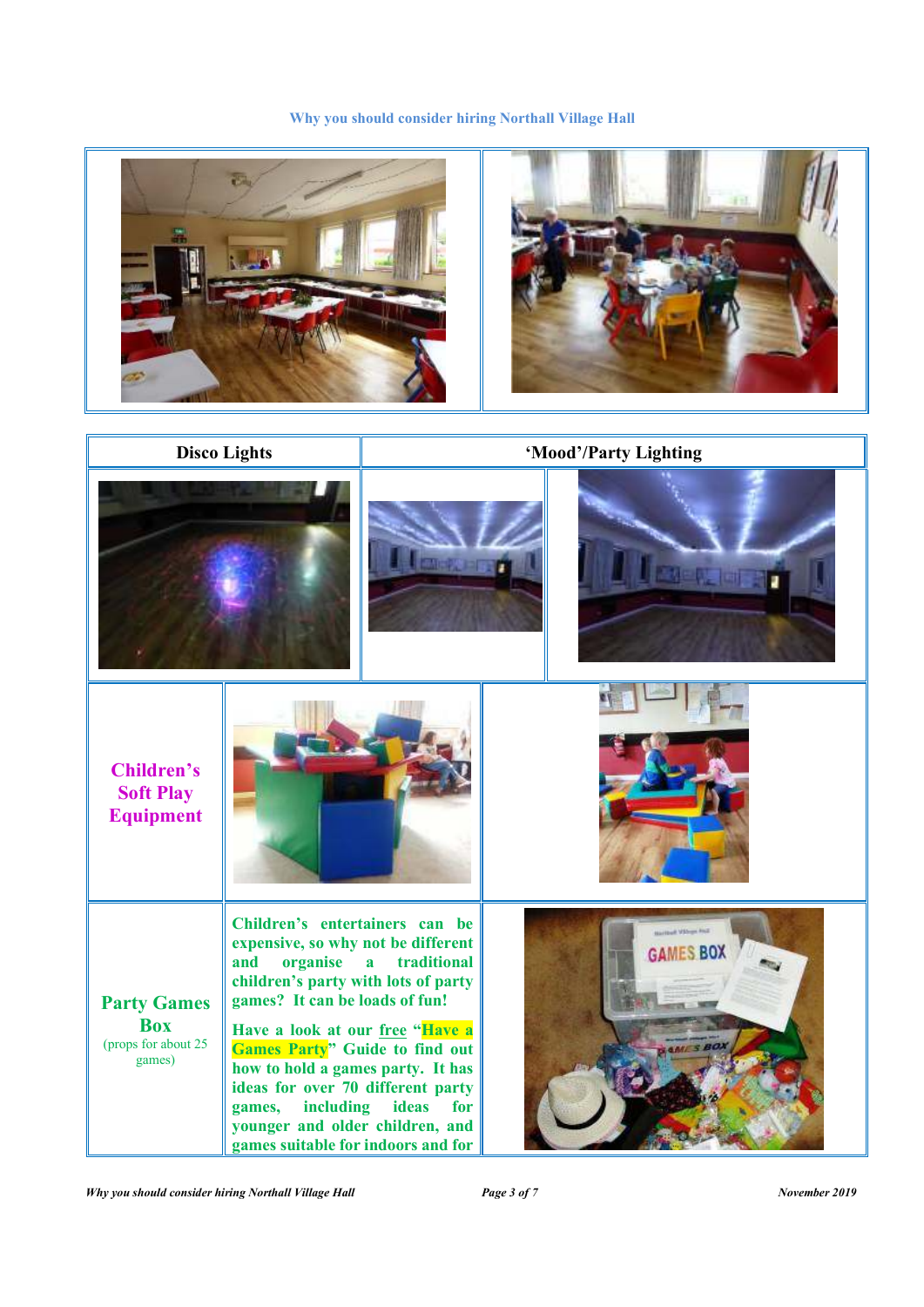|                                                                                                                                                                                                                          | outside in<br>playing<br>the Hall<br><b>Grounds</b><br>Not all<br>games need lots of<br>preparation.<br>Some only need<br>music<br>old<br>some<br><sub>or</sub><br>some<br>newspapers. However, we have a<br>Party Games Box of "props" for<br>some 25 games available for hire<br>to help you make your party go<br>with a swing! |                                     |  |  |  |  |
|--------------------------------------------------------------------------------------------------------------------------------------------------------------------------------------------------------------------------|------------------------------------------------------------------------------------------------------------------------------------------------------------------------------------------------------------------------------------------------------------------------------------------------------------------------------------|-------------------------------------|--|--|--|--|
| <b>Kitchen</b><br>The new, extended                                                                                                                                                                                      | On 3 <sup>rd</sup> September 2018 the extended and totally refurbished Kitchen was opened<br>- making it probably the best village hall kitchen in Bucks, Beds & Herts!                                                                                                                                                            |                                     |  |  |  |  |
| and totally<br>refurbished<br>Kitchen was<br>funded<br>through:<br>WREN's FCC<br>Community Action<br>Fund<br>Aylesbury Vale<br><b>Community Chest</b><br>AVDC S106 Fund                                                  |                                                                                                                                                                                                                                                                                                                                    |                                     |  |  |  |  |
| and NVT Funds.                                                                                                                                                                                                           | View through servery from hall - double Neff<br><b>Ovens &amp; Neff Induction Hob</b>                                                                                                                                                                                                                                              | View through rear window of Kitchen |  |  |  |  |
| WREN is a not-for-<br>profit business that<br>awards grants for<br>community,<br>biodiversity and<br>heritage projects<br>from funds donated<br>$by$ $FCC$<br>Environment<br>through the<br>Landfill<br>Communities Fund |                                                                                                                                                                                                                                                                                                                                    |                                     |  |  |  |  |

**Commercial Dishwasher & hand wash View towards kitchen door - double Neff ovens,** 

**Microwave & Fridge Freezer**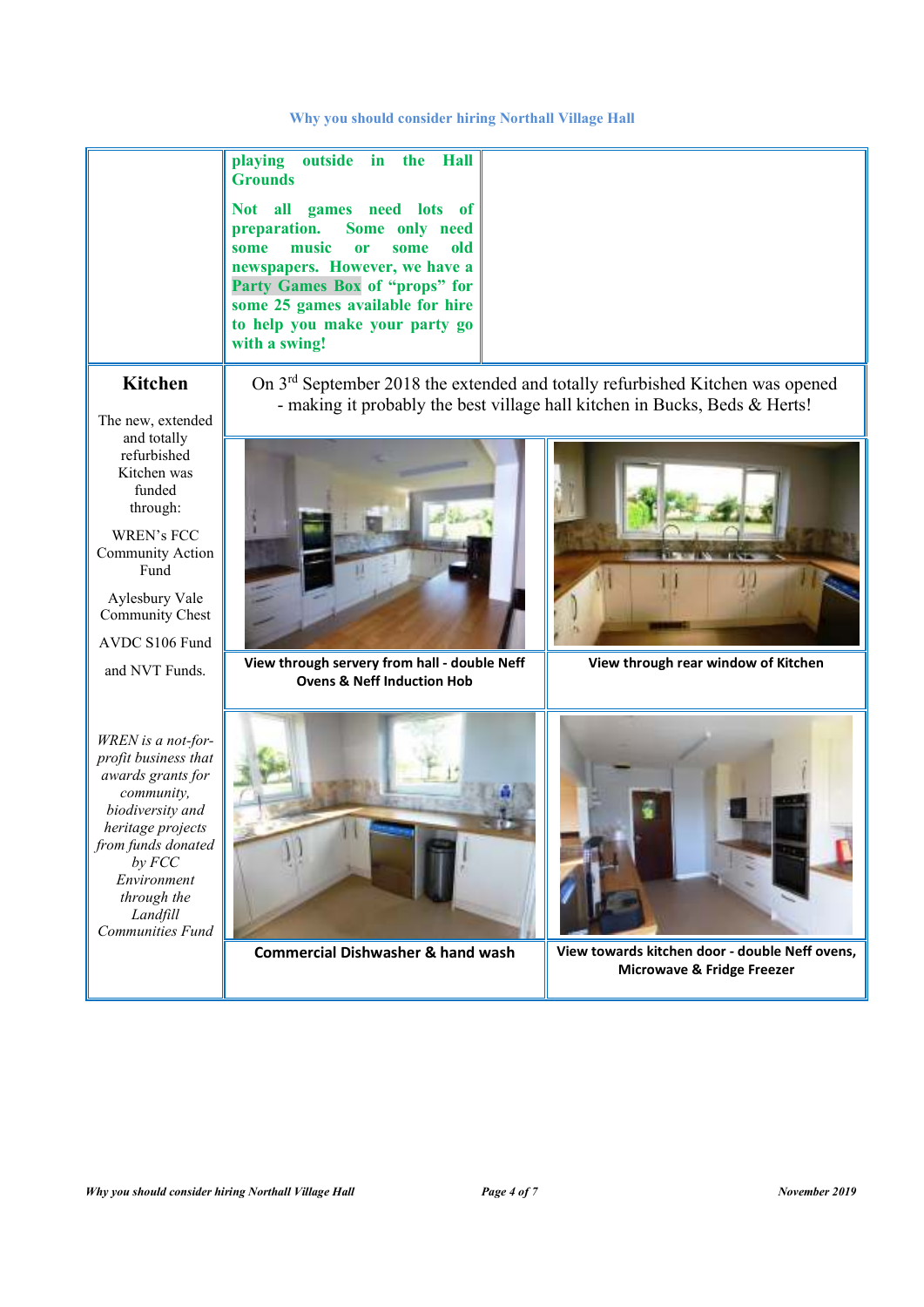| Aylesbury Vale<br>Community Chest,<br>is a community<br>grants scheme run<br><i>jointly by</i><br>Aylesbury Vale<br>District Council &<br>the Vale of<br>Aylesbury Housing<br>Trust |                                                                                                                                                                                                                                                                                                                                                                    | Burco auto boiler, Warming Cupboard &<br>spacious Servery | The master switch board to help make it as easy<br>as possible for Kitchen users new to the Hall |  |
|-------------------------------------------------------------------------------------------------------------------------------------------------------------------------------------|--------------------------------------------------------------------------------------------------------------------------------------------------------------------------------------------------------------------------------------------------------------------------------------------------------------------------------------------------------------------|-----------------------------------------------------------|--------------------------------------------------------------------------------------------------|--|
|                                                                                                                                                                                     | Modern, all matching, quality, white crockery and modern,<br>all matching stainless steel cutlery. 2 options are available:                                                                                                                                                                                                                                        |                                                           |                                                                                                  |  |
| Crockery &<br><b>Cutlery</b>                                                                                                                                                        | Either: 60 sets of dinner & side plates, bowls, cups,<br>Or: For serving coffee/tea/cakes for 20 (mugs, side<br>saucers; glasses; knives, forks, dessert spoons,<br>plates & tea spoons; together with a few serving<br>dessert forks & tea spoons, together with some sugar<br>plates, sugar bowls & milk jugs).<br>bowls & milk jugs and 4 large serving spoons. |                                                           |                                                                                                  |  |
| <b>Toilets</b>                                                                                                                                                                      | In January 2012 NVT completely re-modelled and refurbished the toilets and in doing so<br>managed to create sufficient space for a wheel chair accessible toilet and baby changing<br>facilities. The toilets are kept in pristine condition.<br>NVT believes that the toilets are now among the best available in any village hall.                               |                                                           |                                                                                                  |  |
| The Ladies Toilets are especially bright<br><b>Wheel Chair Accessible Toilet</b><br>and well equipped                                                                               |                                                                                                                                                                                                                                                                                                                                                                    |                                                           |                                                                                                  |  |

**Baby Changing Facilities**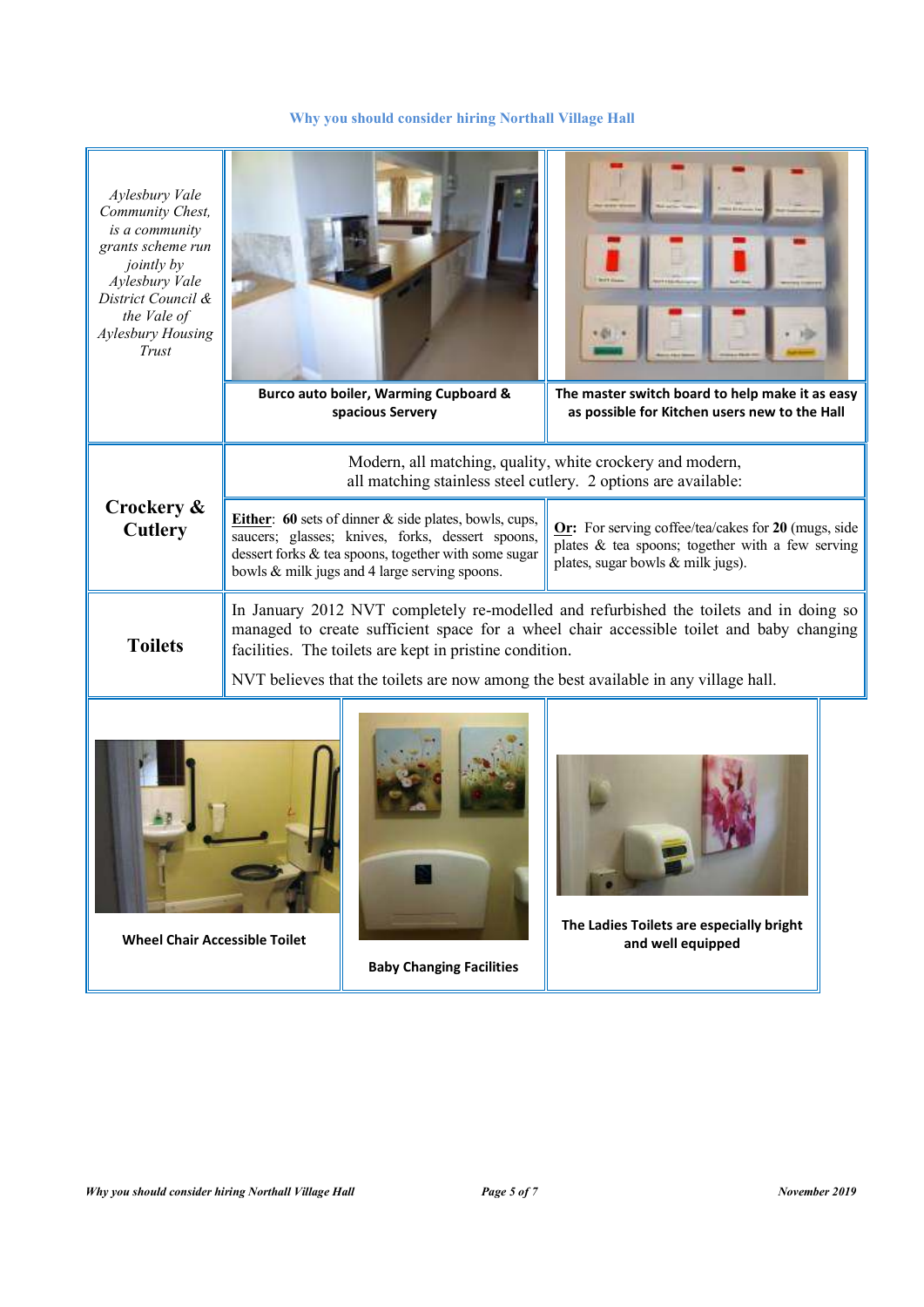After several years of planning and fund raising, NVT finally achieved one of its key goals in the Summer of  $2008 -$  to provide Northall with its first play area (Phase 1 – for children 3 – 8 years of age).

The Play Area is immediately adjacent to Northall Village Hall, but is set in its own, separate grounds, to which the public have direct access in daylight hours.

Hirers of NVH may also use the Play Area, and can access it directly from a special gate in the Hall Grounds. When the weather is good, the Play Area has proved very popular with children's and family parties.

**Northall Village Hall Play Area** 



1<sup>st</sup> October 2011

John Bercow (our MP & Speaker of the House of Commons), officially opened Phase 2 – mainly for children  $8 - 14$  years of age:



## **Our extended, exciting Play Area makes Northall Village Hall very attractive for children's and family parties!**

Northall Village Hall Play Area - Phase 2 was funded through the Community Spaces programme, WREN (Waste Recycling and Environmental Ltd), AVDC S106 Fund and NVT Funds. Community Spaces is part of the Big Lottery Fund's Changing Spaces Initiative.

*Why you should consider hiring Northall Village Hall Page 6 of 7* Page 6 of 7 November 2019 *November 2019 November 2019*